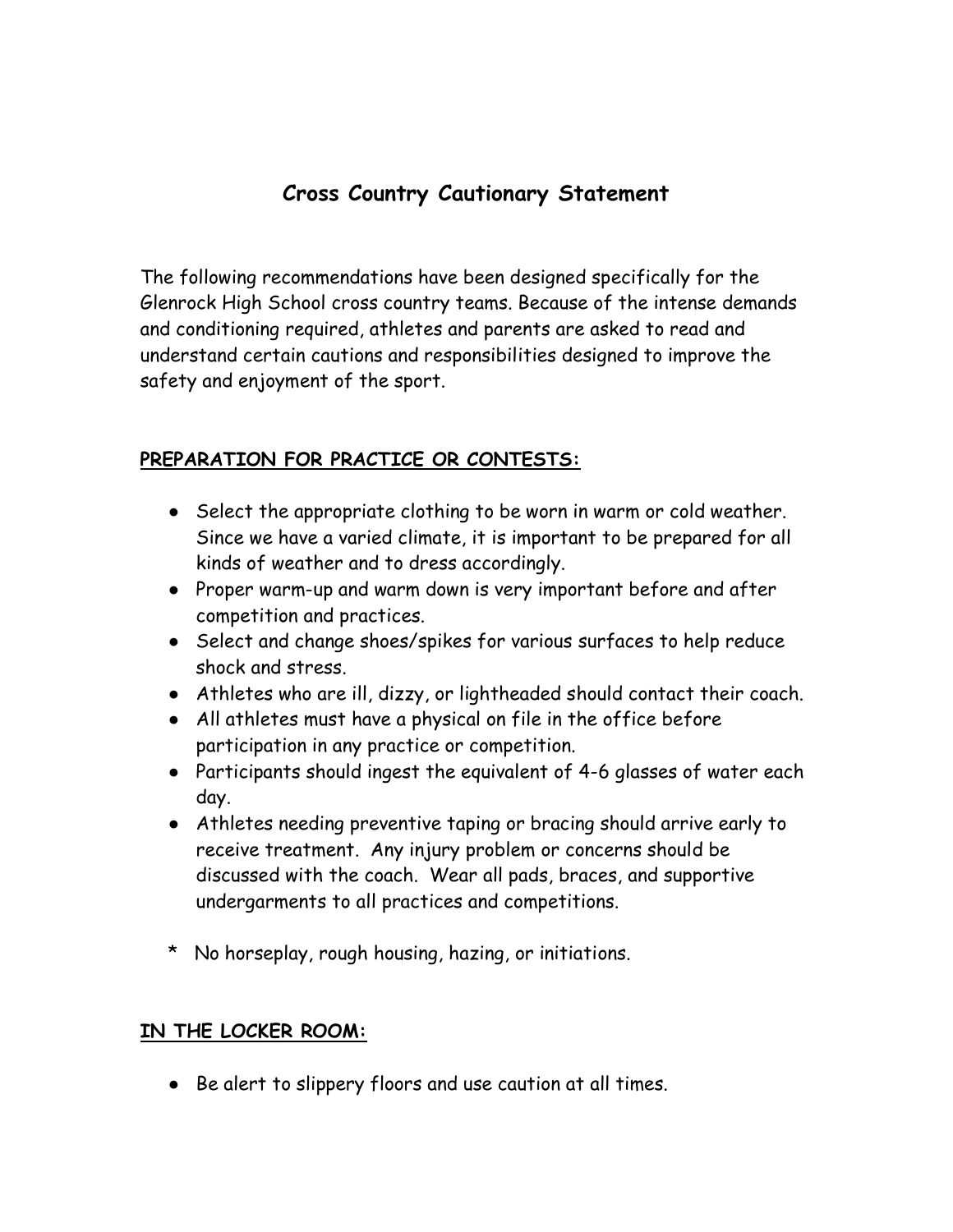- Keep floors free of litter. Place all personal belongings in assigned locker.
- Close and **lock** your locker door when you are away from your assigned locker. GHS is not responsible for damaged or stolen items.
- Keep soap and shampoo in the shower areas.
- No horseplay, rough housing, hazing, or initiations.

#### **PRACTICE OR CONTEST SITES:**

- Be aware of variations in the surface of ramps, locker rooms, cinder, or artificial surfaces.
- Stretch thoroughly and start your workout with easy running.
- No horseplay, rough housing, hazing, or initiations.

## **HAZARDS SPECIFIC TO CROSS COUNTRY:**

- Athletes should be alert to activity going on around them to prevent collisions and/or the sudden stopping of others.
- Runners engaged in street work, as a method of distance conditioning must face traffic or use sidewalks. Do not wear radio or tape player headphones. Run in single file and be alert at intersections. Avoid heavily traveled streets and always look both ways before crossing.
- Never cut across neighborhood lawns or through private property.
- Avoid sudden stops on hard surfaces while sprinting. A gradual slow down will help prevent unnecessary leg stress.
- Weight training regimens may also be part of your conditioning. Observe all weight room safety rules carefully.
- Dehydration can be dangerous. Water will be available at practices and contests. Athletes should ingest water frequently so get in the habit of having a water bottle with you throughout the school day.
- Sometimes practice will be held in the swimming pool, follow these guidelines:

## **ENTRY INTO AND EXPECTATIONS WHILE IN THE WATER:**

- Look before you enter.
- No diving into the shallow end.
- Follow the coach's directions specifically.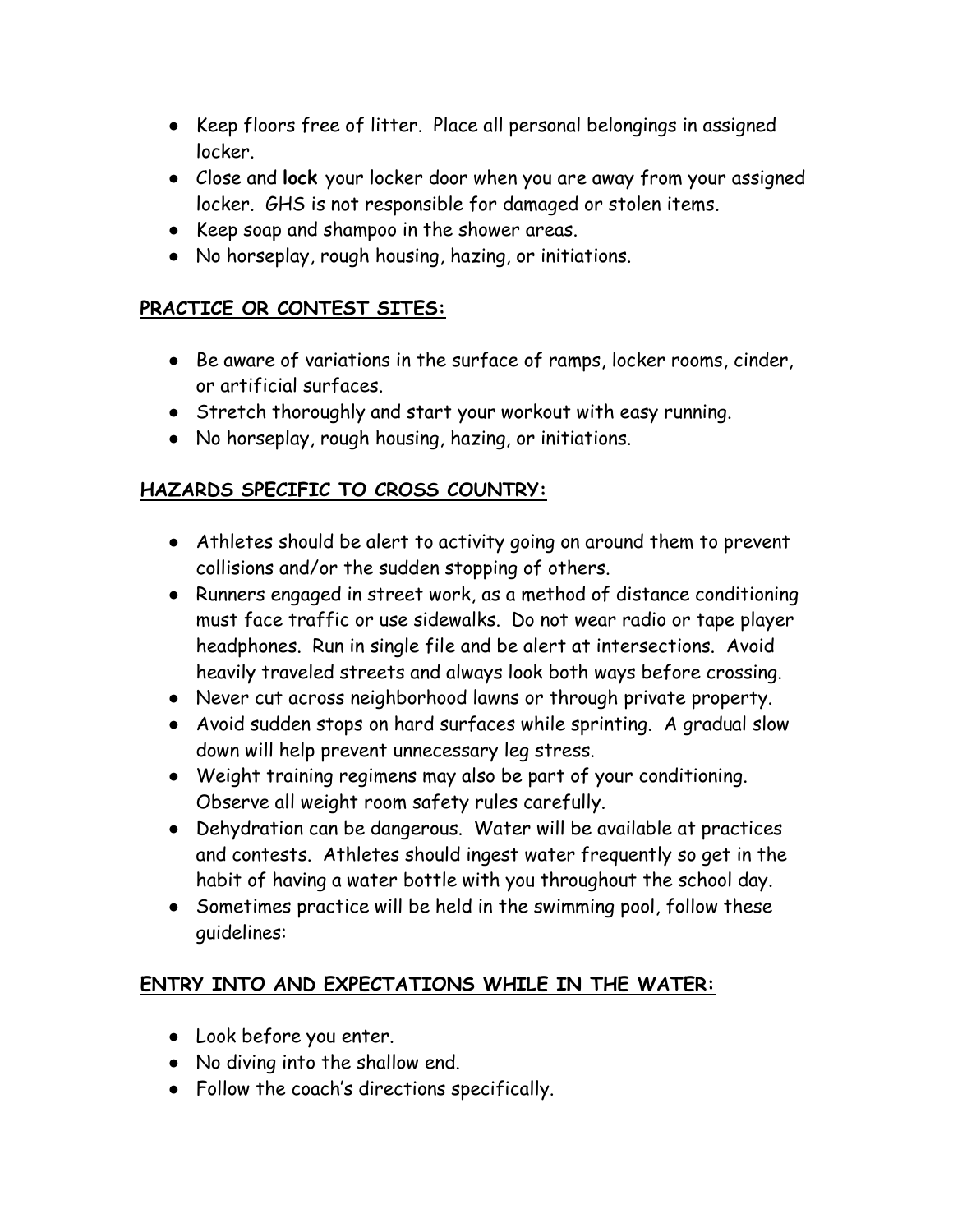- Making contact with the diving board, pool walls, gutters, or bottom could possibly result in serious bodily injury.
- Never hyperventilate.
- No horseplay, rough housing, hazing, or initiations.

## **EMERGENCIES:**

Because of the physical demands of cross country, some injuries will occur. All injuries must be called to a coach's attention immediately. Most will be minor and can be managed through basic first aid techniques. However, some injuries may need more intense management and may also require squad members to:

- Stop all activities, practice or competition. **DO NOT MOVE THE VICTIM !**
- Call a coach to manage the situation if not already at the site.
- Sit or kneel in close proximity. Assist by:
	- o Helping with the injured person
	- o Calling for additional assistance
	- o Bringing first aid equipment or supplies to the site
	- o Keeping onlookers back
	- o Directing the rescue squad to the accident site

# ● **Fire or Fire Alarm**

- o Evacuate or remain outside the building.
- o Move and remain 150 feet away from the building.
- o Stay away from the building until given the "all clear" by school personnel.

# **ACKNOWLEDGMENT**

We certify that we have read, understand, and agree to adhere to the cautions, considerations, and responsibilities for participation on the Glenrock High School Cross Country Team. All other school rules and athletic guidelines, printed in their respective handbooks, will be followed by all participants.

\_\_\_\_\_\_\_\_\_\_\_\_\_\_\_\_\_\_\_\_\_\_\_\_\_ \_\_\_\_\_\_\_\_\_\_\_\_\_\_\_\_\_\_\_\_\_\_\_\_\_\_\_\_